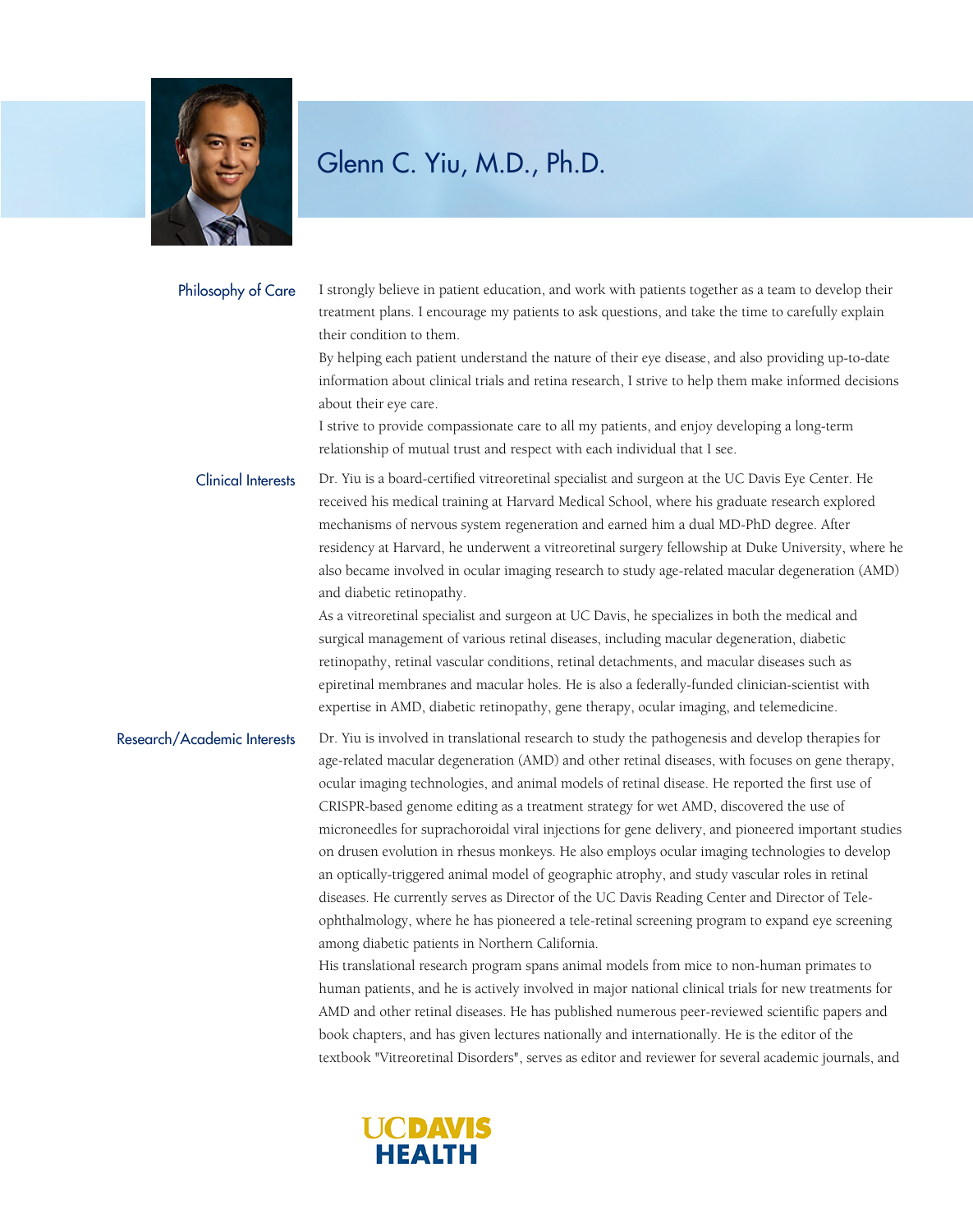

|                                 | is a course lecturer at the American Academy of Ophthalmology.<br>Dr. Yiu has received numerous awards including the Ronald G. Michels Fellowship, the Heed<br>Fellowship, the Retina Society Fellowship Research Award, and the Macula Society Evangelos S.<br>Gragoudas Award. He is also supported by the National Eye Institute, the BrightFocus Foundation,<br>the E Matilda Ziegler Foundation, the ARVO Foundation, Lions Club International Foundation, the<br>Alcon Research Institute, the CITRIS/Banatao Institute, and the Macula Society. In 2016, he was<br>named as one of 21 "Emerging Vision Scientists" by the National Alliance for Eye and Vision<br>Research for his cutting-edge research. |
|---------------------------------|------------------------------------------------------------------------------------------------------------------------------------------------------------------------------------------------------------------------------------------------------------------------------------------------------------------------------------------------------------------------------------------------------------------------------------------------------------------------------------------------------------------------------------------------------------------------------------------------------------------------------------------------------------------------------------------------------------------|
| Title<br>Specialty              | Director, Tele-Ophthalmology<br>Associate Professor, Department of Ophthalmology<br>Vitreoretinal Service                                                                                                                                                                                                                                                                                                                                                                                                                                                                                                                                                                                                        |
| Department                      | Ophthalmology & Vision Science                                                                                                                                                                                                                                                                                                                                                                                                                                                                                                                                                                                                                                                                                   |
| <b>Division</b>                 | Vitreo-Retinal Disease and Oncology                                                                                                                                                                                                                                                                                                                                                                                                                                                                                                                                                                                                                                                                              |
| Address/Phone                   | Lawrence J. Ellison Ambulatory Care Center, Ophthalmology Clinic-Eye Center, 4860 Y St. Suite<br>2400 Sacramento, CA 95817<br>Phone: 916-734-6602                                                                                                                                                                                                                                                                                                                                                                                                                                                                                                                                                                |
| <b>Additional Phone</b>         | Phone: 916-734-6602<br>Physician Referrals: 800-4-UCDAVIS (800-482-3284)                                                                                                                                                                                                                                                                                                                                                                                                                                                                                                                                                                                                                                         |
| Languages                       | Cantonese                                                                                                                                                                                                                                                                                                                                                                                                                                                                                                                                                                                                                                                                                                        |
| Education                       | M.D., Harvard Medical School, Boston MA 2008<br>Ph.D., Neuroscience, Harvard Medical School, Boston MA 2006<br>B.A., Columbia University, New York NY 2000                                                                                                                                                                                                                                                                                                                                                                                                                                                                                                                                                       |
| <b>Internships</b>              | Internal Medicine, Brigham & Women's Hospital, Boston MA 2008-2009                                                                                                                                                                                                                                                                                                                                                                                                                                                                                                                                                                                                                                               |
| Residency                       | Ophthalmology, Massachusetts Eye & Ear Infirmary, Harvard Medical School, Boston MA 2009-<br>2012                                                                                                                                                                                                                                                                                                                                                                                                                                                                                                                                                                                                                |
| Fellowships                     | Vitreoretinal Surgery, Duke University Medical Center, Durham NC 2012-2014                                                                                                                                                                                                                                                                                                                                                                                                                                                                                                                                                                                                                                       |
| <b>Board Certifications</b>     | American Board of Ophthalmology                                                                                                                                                                                                                                                                                                                                                                                                                                                                                                                                                                                                                                                                                  |
| <b>Professional Memberships</b> | American Academy of Ophthalmology                                                                                                                                                                                                                                                                                                                                                                                                                                                                                                                                                                                                                                                                                |
|                                 |                                                                                                                                                                                                                                                                                                                                                                                                                                                                                                                                                                                                                                                                                                                  |

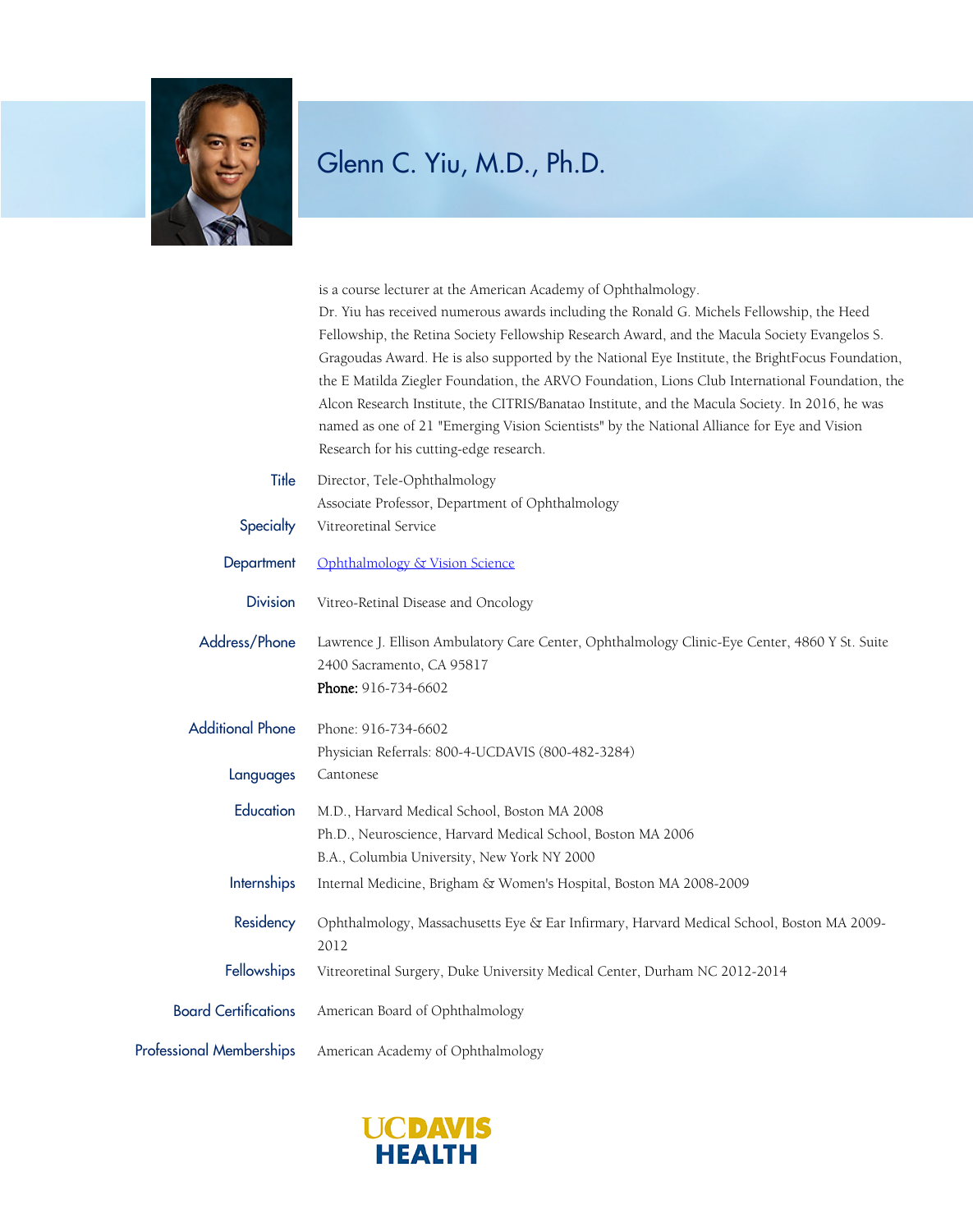

|                                   | American Society of Retina Specialists                                                                                                                |
|-----------------------------------|-------------------------------------------------------------------------------------------------------------------------------------------------------|
|                                   | Association for Research in Vision & Ophthalmology                                                                                                    |
|                                   | International Society for Eye Research                                                                                                                |
|                                   | Macula Society                                                                                                                                        |
|                                   | Retina Society                                                                                                                                        |
| <b>Honors and Awards</b>          | American Academy of Ophthalmology Achievement Award, 2019                                                                                             |
|                                   | International Society for Eye Research Travel Fellowship, 2018                                                                                        |
|                                   | American Society of Retina Specialists Honor Award, 2018                                                                                              |
|                                   | Macula Society International Travel Grant, 2017                                                                                                       |
|                                   | NAEVR Emerging Vision Scientist, 2016                                                                                                                 |
|                                   | Alcon Research Institute Young Investigator Award, 2016                                                                                               |
|                                   | Evangelos S. Gragoudas Award, Macula Society, 2014                                                                                                    |
|                                   | Ronald G. Michels Foundation Fellowship Award, 2013                                                                                                   |
|                                   | Retina Society 17th Fellowship Research Award, 2013                                                                                                   |
|                                   | Heed Ophthalmic Foundation Fellowship Award, 2012                                                                                                     |
|                                   | Cum Laude, Harvard Medical School, 2008                                                                                                               |
|                                   | Summa Cum Laude, Columbia University, 2000                                                                                                            |
| <b>Select Recent Publications</b> | To view a complete list of Dr. Yiu's publications, please click here.                                                                                 |
|                                   | Lin KH, Tran T, Kim S, Park S, Chen J, Stout JT, Chen R, Rogers J, Yiu G, Thomasy S, Moshiri A.                                                       |
|                                   | Age-related changes in the rhesus macaque eye. Exp Eye Res. 2021 Nov;212:108754. doi:10.1016<br>/j.exer.2021.108754. Epub 2021 Sep 11. PMID:34506802. |

Lee SC, Lieng MK, Alber S, Mehta N, Emami-Naeini P, Yiu G. Trends in Remote Retinal Imaging Utilization and Payments in the United States. Ophthalmology. 2021 Oct 12;. doi:10.1016/j. ophtha.2021.10.010. [Epub ahead of print] PMID:34653417.

Lent-Schochet D, Lo T, Luu KY, Tran S, Wilson MD, Moshiri A, Park SS, Yiu G. NATURAL HISTORY AND PREDICTORS OF VISION LOSS IN EYES WITH DIABETIC MACULAR EDEMA AND GOOD INITIAL VISUAL ACUITY. Retina. 2021 Oct 1;41(10):2132-2139. doi:10.1097/IAE. 0000000000003167. PMID:33734192.